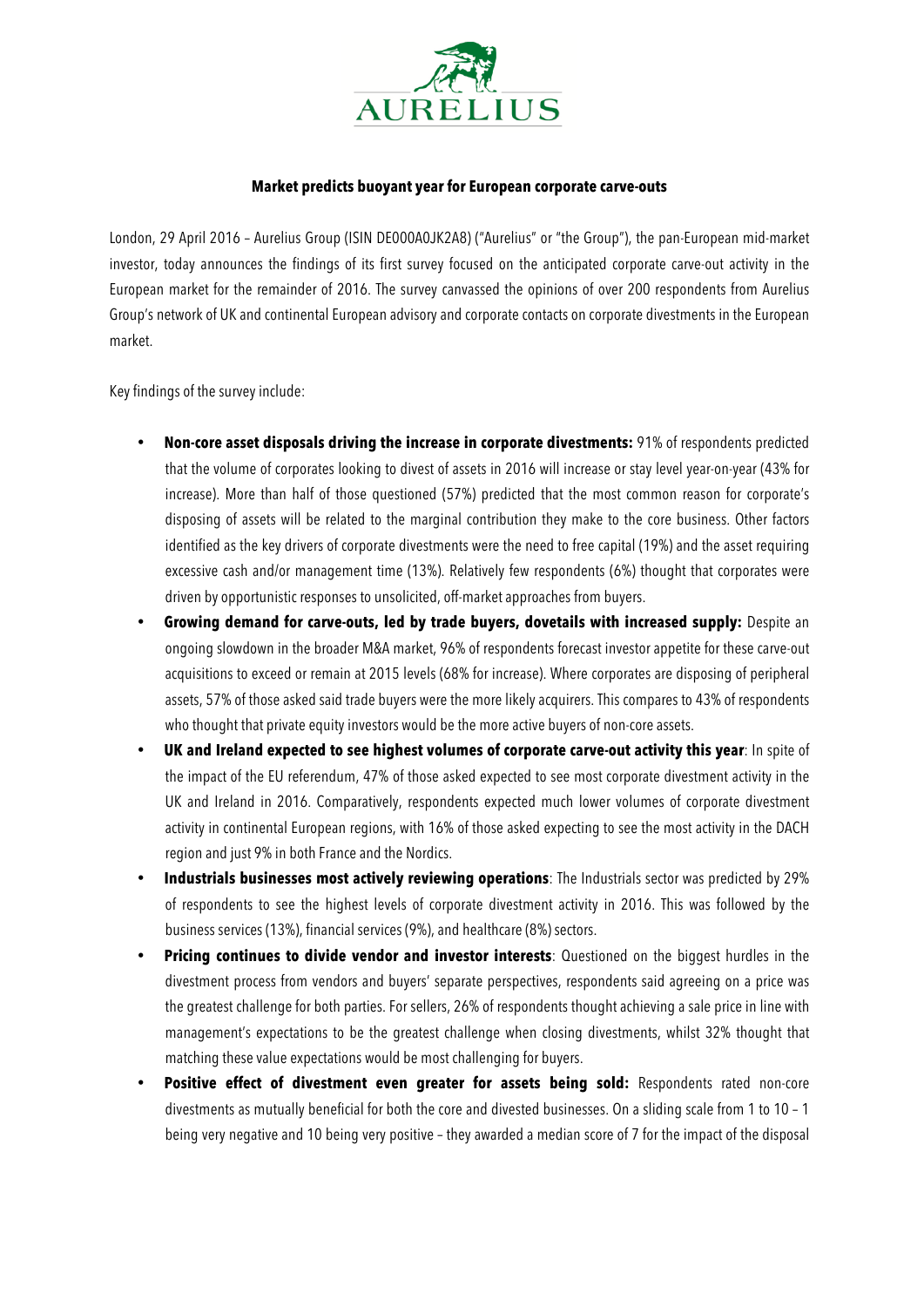on the performance of the selling corporate, and a median score of 8 for their impact on the performance of the divested business.

**Commenting on the findings, Tristan Nagler, Managing Director of Aurelius in the UK, said:** *"The survey shows that despite the uncertainty generated by the UK's EU referendum, market activity is expected to remain buoyant as corporates continue to seek the benefits of streamlining their businesses, refocusing their strategies, and freeing up capital through the disposal of non-core assets. Accordingly, the survey results show that those involved in this area of the M&A market remain confident that divestment activity will continue, and even potentially increase, across Europe in 2016.* 

*"Following a busy 2015 during which Aurelius UK made five acquisitions, we continue to see little sign of the domestic market slowing down. Our own experience in the first quarter involved a steady supply of opportunities from a range of sectors that were presented under a diverse set of circumstances. Aligned to the survey results, many of the opportunities that we reviewed were from corporates looking to divest of non-core assets."* 

**Ends**

#### **Notes to Editors**

### **About the survey**

In early April 2016, Aurelius Group distributed an online multiple-choice survey to a database of advisory and corporate contacts from across the UK, and continental European markets. The Group received responses from 239 people and the results have subsequently been reviewed and summarised in this report.

This survey represents the first of an annual Aurelius Group review of the European corporate carve-out market.

## **About Aurelius Group**

Aurelius is a leading pan-European investment group with offices in Munich, London, Stockholm and Madrid. It invests in companies or brands with development potential across a range of sectors. Under Aurelius' ownership, investee companies are provided with long-term, strategic direction and financial support to help them develop, grow and achieve their full potential.

Currently, Aurelius' portfolio of investments consists of 23 businesses, with operations in Europe, Asia, and the U.S.A. These include traditional consumer brands, services businesses and a number of industrial enterprises.